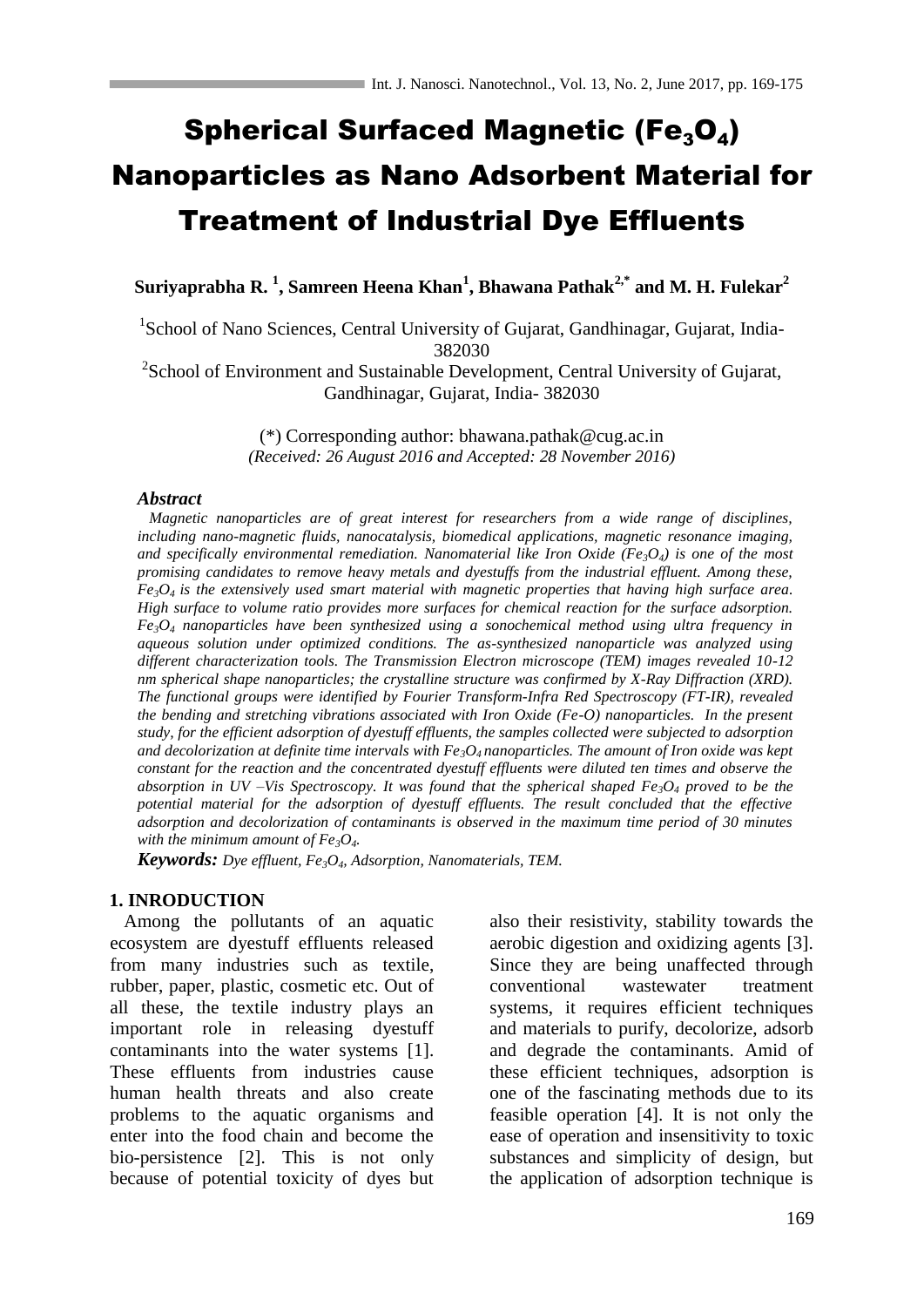limited due to its high cost [5]. During last few years, the removal of contaminants from wastewater is done by using efficient low-cost adsorbents such as fly ash, peat moss activated carbon, red mud, biomass etc. [6]. In this era, much attention has been paid to the use of nanomaterials or nano-adsorbents. Application of wastewater treatment using nanoparticles is driven by many factors such as reduction of cost, durability at high temperature, large surface area, high reactivity, high specificity, and ability to penetrate through porous media to remove the contaminants selectively [7]. As the separations of adsorbents after the adsorption is a difficult process, the magnetically driven separations by the use of magnetic nanoparticle has established a great deal of attention because of the ease and simplicity in recovering adsorbent from the liquid phase [8]. Figure 1, depicts the sample collection site from the dye industries.

The magnetization of the material gets reduced when the size goes below 10 nm, as the surface effect becomes predominant when the surface to volume ratio increases. Hence, the optimum size of particles for the application is considered 10 nm or up to 40 nm and we have synthesized particle of 10-30 nm size [9].



*Figure 1. Sample Collection Site*

So far the work has been done on the commercially available dyes with known concentrations to prove the efficiency of nano-adsorbents which are being synthesized; [13] but the dyestuff effluents released from the industries emerges as a major cause of pollution. To be concerned about the environmental protection, the dyestuff effluents released from the industries needs advance and cost effective adsorption technology. In present work, spherical shaped  $Fe<sub>3</sub>O<sub>4</sub>$  nanomaterial has been synthesized via the simple sonochemical method and further used as an adsorbent for the treatment of industrial effluents. Aforementioned industrial effluents were directly collected from the dye manufacturing industries located at Vatva, Ahmedabad, Gujarat. The samples were collected prior it reaches to the common effluent treatment plant (CETP) and further adsorption studies have been carried out using the synthesized nanomaterials. The effective adsorption can be obtained by the nanomaterials due to its large surface to volume ratio, shape and size (under 40 nm) [9]. Therefore, the synthesis and characterization of  $Fe<sub>3</sub>O<sub>4</sub>$  as nano-adsorbent is reported for the efficient adsorption of dyestuff effluents. The sonochemical method is based on acoustic cavitation of sound waves at ultrasonic frequency causes rapid formation and collapse of the bubbles creates a defect in the native structure of material making it highly porous and suitable for the adsorption reaction [10]. Also, it prevents iron oxide from forming aggregates in the solution, which is a major problem associated with the synthesis of  $Fe<sub>3</sub>O<sub>4</sub>$ nanoparticle. TEM, EDX, SEM, XRD and FT-IR were used for the structural and functional determination of the synthesized material. The amount of the adsorbent was kept constant throughout the adsorption studies to know the efficiency of  $Fe<sub>3</sub>O<sub>4</sub>$  for dyestuff effluents.

# 2. **MATERIALS AND METHODS 2.1. Synthesis of Fe3O<sup>4</sup>**

Fe3O<sup>4</sup> nanoparticles were synthesized using the sonochemical method. All the materials (Precursor and reducing agent) were of high purity (99%) purchased from Sigma-Aldrich and used as received. FeCl<sub>3</sub> and FeSO<sub>4</sub>.7H<sub>2</sub>O were used as a precursor whereas NaOH was used for the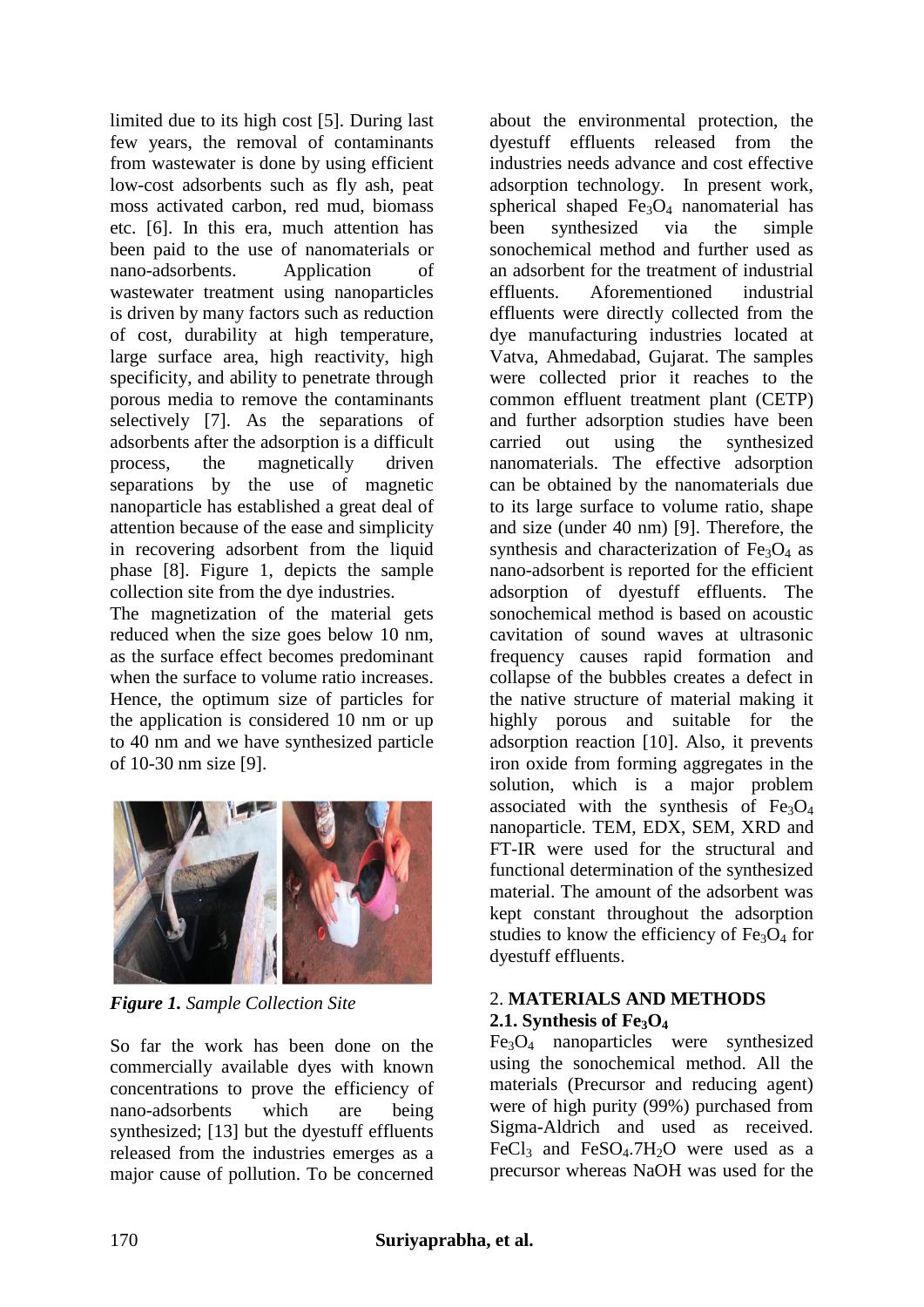synthesis of  $Fe<sub>3</sub>O<sub>4</sub>$  nanoparticles to maintain the pH of (9-11), temperature (32°C) and the sonicating frequency of 40KHZ. The occurrence of black precipitate indicated the formation of magnetic nanoparticles [11]. The initial confirmation of magnetic properties was checked by applying external magnetic field by hand magnets. Further analysis of the as-synthesized material was carried using different characterization tools such as FT-IR, XRD, SEM, and TEM. Figure 2 shows the systematic synthesis methodology of  $Fe<sub>3</sub>O<sub>4</sub>$ .



*Figure 2. Synthesis Methodology of Fe3O<sup>4</sup>*

# **2.2. Characterization**

 The structural and morphological characters of the as-synthesized  $Fe<sub>3</sub>O<sub>4</sub>$ nanoparticles were observed through transmission electron microscopy (JEM, 2100 (JEOL). The chemical and elemental composition of the same was carried out separately using EDX (JEOL JSM 5600, EDS Model: INCA Oxford). Fourier Transmission Infrared spectroscopy was performed to determine the functional group of the obtained products (Perkin Elmer – Spectrum 65). The X-Ray diffraction patterns were recorded on Bruker X-Ray Diffractometer using graphite filtered CuK radiation  $(\lambda=1.54 \text{ Å})$ at 40 KV with scanning rate of 3/minutes (from  $2\theta = 20-80^\circ$ ). The diffractogram was prepared using the Origin8.5 software.

# **3. RESULTS AND DISCUSSION**

# **3.1. Transmission Electron Microscopy (TEM)**

 The TEM image of the as-synthesized  $Fe<sub>3</sub>O<sub>4</sub>$  nanoparticle confirms the morphology and size of the particle. The micrograph confirms the morphology of the nanoparticle is spherical whereas the minimum particle size was found to be around 10 nm and maximum average particle size of the material was 20 nm. The Selected Area Diffraction Pattern (SAED) of the same revealed that synthesized nanoparticle is partially crystalline. The d-spacing was also calculated which was found to be around 4.5 nm, also supported by XRD data. As mentioned in the previous literature [9], for adsorption and decolorization studies, the most suitable size of  $Fe<sub>3</sub>O<sub>4</sub>$  nanoparticle was 10-30 nm [12]. Figure 3.a depicts the TEM micrograph of spherical  $Fe<sub>3</sub>O<sub>4</sub>$  (insetparticle size histogram), b  $\& c$  depicting the d-spacing value; whereas d is the SAED pattern of the as-synthesized nanoparticle. Even after choosing a sonochemical method, the micrographic image shows the slight aggregation because the metal oxide nanoparticle tends to react more with each other as the capping agent was also not provided in the reaction [13, 14].



*Figure 3. (a) TEM Micrograph of Fe<sub>3</sub>O<sub>4</sub>. (b& c) D-Spacing; (d) SAED Pattern*

Figure 4 depicts the EDX spectra of the synthesized material showing the peaks of Fe and O in good elemental composition with no additional peak of any impurity.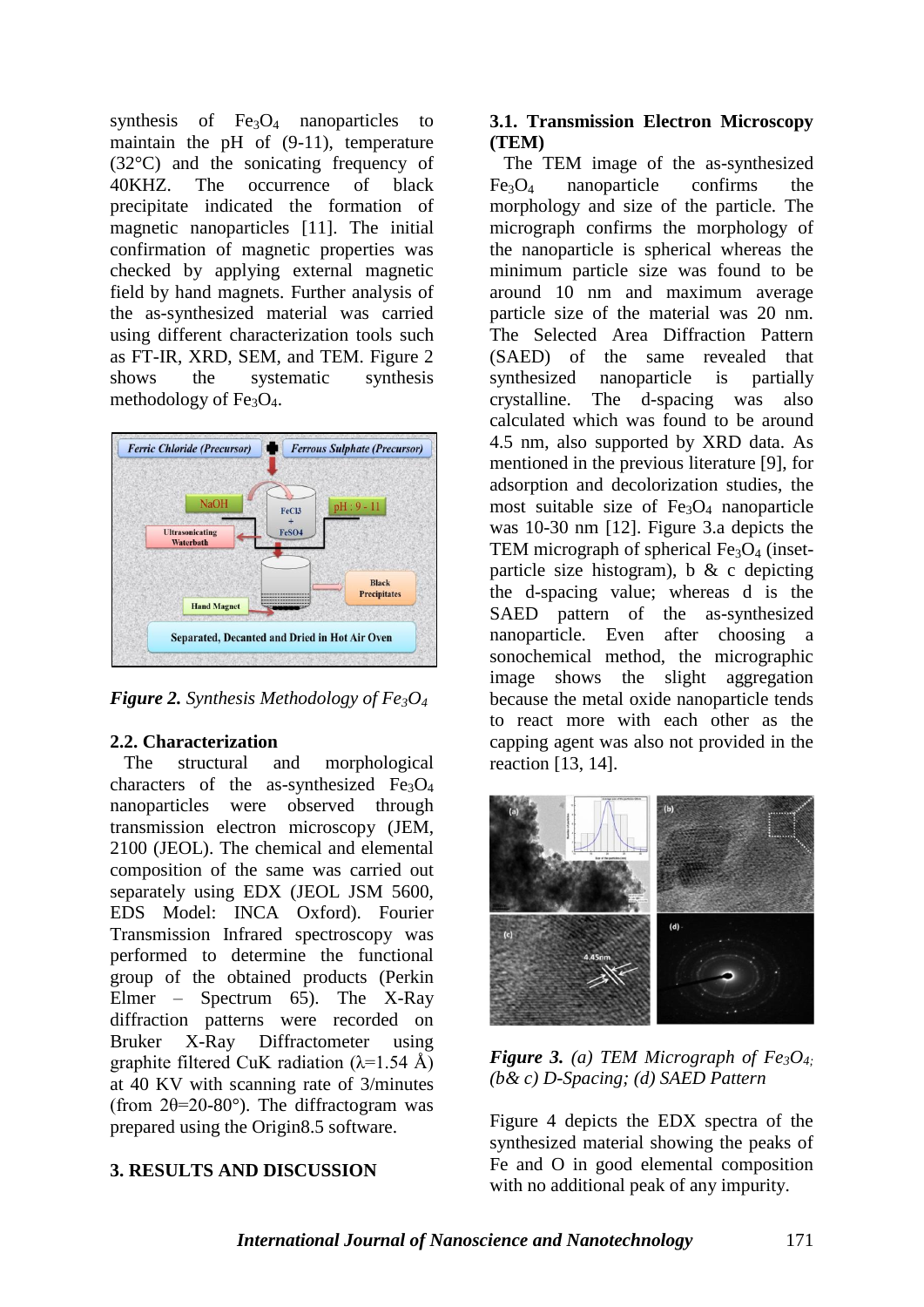

*Figure 4. EDX of Fe3O<sup>4</sup> (Inset- Elemental Composition).*

#### **3.2. X-Ray Diffraction (XRD)**

 The XRD pattern (Figure 5) indicates the crystalline nature of the material. The XRD results were compared with the standard JCPDS data and it is confirming the crystal structure and lattice planes associated with the crystalline structure of Iron Oxide. The broadening of peak demonstrates the smaller size of the particles [15]. The peak between the  $2\theta$ values of 30-40 at 35.06 having the dspacing value of 4.54 nm confirms the presence of Fe.



*Figure 5. XRD diffractogram of Fe3O<sup>4</sup>*

The position of peaks observed at 2θ value is 30.78 (2 2 0), 35.9 (3 1 1), 43.65 (4 0 0), 57.53 (51 1), 63.0 (4 0 0) was in good agreement with standard JCPDS value of  $Fe<sub>3</sub>O<sub>4</sub>$  [11]. It was confirmed that the crystalline structure of obtained magnetic

nanoparticles agreed with the oxide structure of the material. The crystalline size measurements were determined from Full-Width Half Maximum (FWHM) value of the strongest peak  $(35.69, 3 \ 1 \ 1)$  by using Scherer's formula, and it was found to be 7 nm. The XRD data was well supported by TEM results where the size of nanoparticles was 10-30 nm.

# **3.3. Fourier Transform Infrared Spectroscopy (FT-IR)**

 The FT-IR spectrum of as-synthesized nanomaterial is depicted in Figure 6. The IR spectra basically aim to determine the functional groups associated with the structure [16]. The FT-IR spectrum at the wave number of 600 cm-1 shows the characteristic stretch and bending because of the presence of Fe-O [17]. The metaloxygen bonding shows the iron oxide formation in the FT-IR.



*Figure 6. FT-IR spectra of Fe*<sup>3</sup> $O$ <sup>4</sup>

# **3.4. UV-Vis Spectroscopy**

The absorption intensity of  $Fe<sub>3</sub>O<sub>4</sub>$  was measured between 200-800 nm. The synthesized  $Fe<sub>3</sub>O<sub>4</sub>$  shows the maximum absorption peak at 363 nm. The UV-Vis spectrum of the same is shown in Figure 7.

# **3.5. Adsorption and Decolorization Studies**

 The decolorization and adsorption of dyestuff effluents were performed using synthesized  $Fe<sub>3</sub>O<sub>4</sub>$  nanoparticles. The minimum amount of the nanoparticles was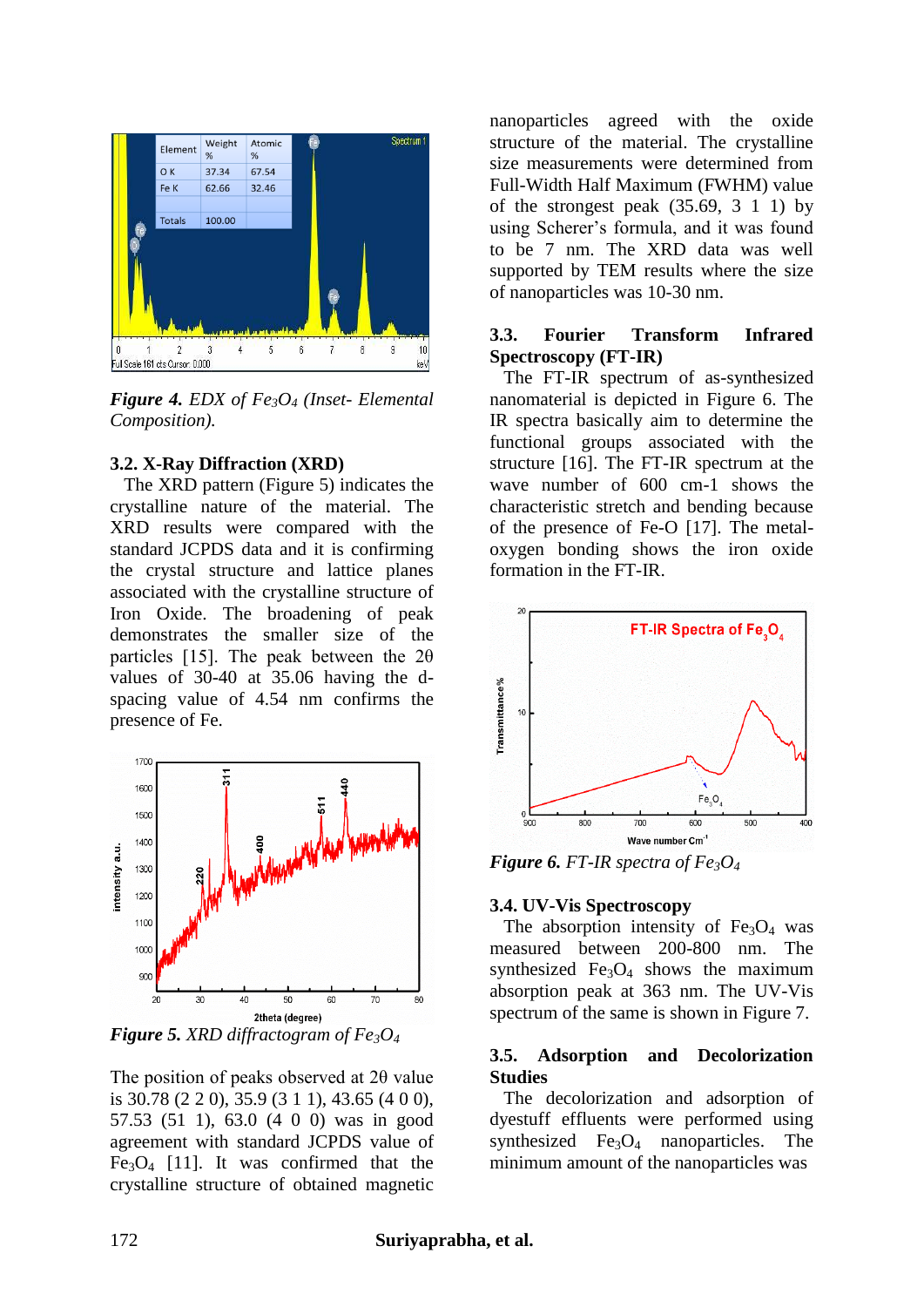

*Figure 7. Absorption Spectra of Fe3O4.*

taken for the adsorption is 10 mg which was added to the dyestuff effluent. Since the collected dyestuff effluent was highly concentrated, it was diluted up to 10 times for the experiment and the condition was optimized. The experiment was performed in the laboratory under constant mechanical shaking. To observe the absorption pattern, the sample was monitored using UV-Vis spectroscopy before and after adsorption by separating the magnetite nanoparticles by applying external magnetic field. Figure 8 depicts the comparative UV-Vis absorption spectra of the dyestuff effluents at different time intervals. It was found that maximum adsorption and decolorization of the dyestuff effluent is achieved in 30 minutes. After prolonged time period, the efficiency of the nanoparticles tends to reduce as it reaches the adsorption maximum in 30 minutes.



*Figure 8. Comparative UV-Vis Absorption spectra of dyestuff effluents at different interval of time.*

Thus, it was confirmed from the results that  $Fe<sub>3</sub>O<sub>4</sub>$  proved to be the potential candidate for the adsorption of dyestuff effluents due to its highly active adsorbing surfaces [18]. The Adsorption and decolorization efficiency of the material can be increased by increasing the amount of the nanoparticles taken for the studies [19-24].

Figure 9 depicts the effective decolorization of dyestuff effluents by the addition of iron oxide nanoparticles



*Figure 9. Decolorization and Adsorption of the dyestuff effluent from initial to final at 30 minutes.*

#### **4. CONCLUSION**

 In the present work, the synthesis of Iron oxide nanoparticles using sonochemical method and decolorization as well as adsorption study of contaminants from industrial dyestuff effluent. The assynthesized nanoparticles were characterized using different characterization tools. The result confirms the formation of spherical surfaces magnetic nanoparticles. The maximum decolorization and adsorption of contaminants were achieved at the maximum time period of 30 minutes with a minimum concentration of nanoparticles. It is concluded that the large surfaced spherical shaped magnetic nanomaterial shows excellent adsorption efficiency of industrial dyestuff effluents. The efficiency of the adsorbent can be increased with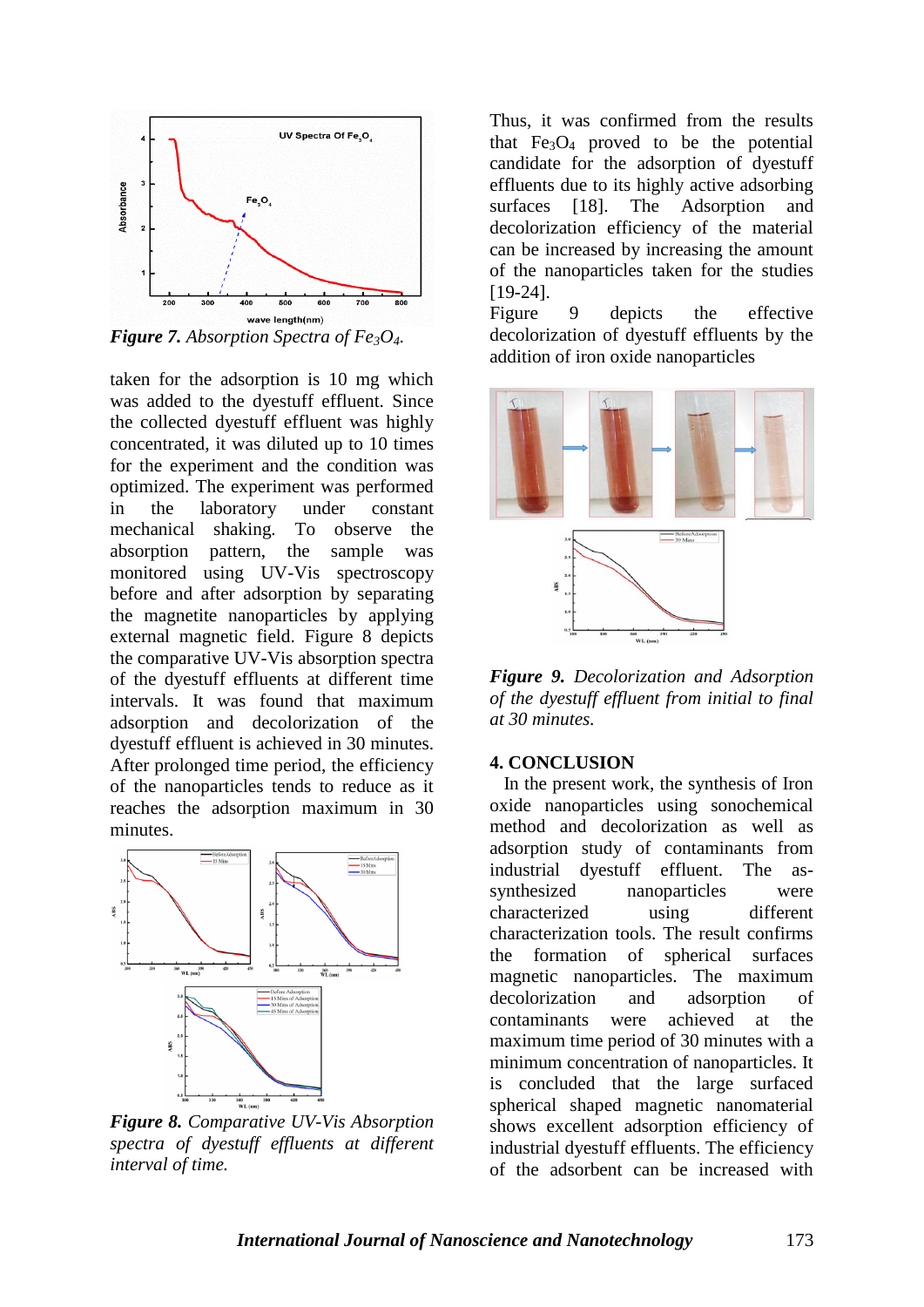increasing the amount of the nanoparticles and the duration of the experiment.

### **ACKNOWLEDGEMENT**

 The Authors Acknowledge Central University of Gujarat for infrastructural facilities. The authors are thankful to Bharathiar University, Coimbatore for extending the instrumentation facility. The authors Samreen Heena Khan confirms

and acknowledges UGC-MANF for providing the financial grant under the grant no- MANF/MUS/MAD/2012- 13/12852 and Suriyaprabha R thankful for the NF-OBC for providing the financial assistance. The authors express no conflict of interest regarding the publication of the manuscript.

#### **REFERENCES**

- 1. Bansal, P., Dhir, A., Prakash, N. T., & Sud, D. (2011). "Environmental remediation of wastewater containing azo dyes with a heterostructured nanophotocatalyst", *Indian Journal of Chemistry Section, 50*: 991–995.
- 2. Wang, Y., Ren, Y., & Zuo, L. (2009). "Preparation and Application of Magnetic Fe<sub>3</sub>O<sub>4</sub> Nanoparticles for Wastewater Purification", *Separation and Purification Technology,* 68(3): 312-319*.*
- 3. Lu A.-H, Salabas EL, Schuth F (2015). "Magnetic nanoparticles: synthesis, protection, functionalization, and application", *Angew. Chem.* Int. Ed., (November). http://doi.org/10.1002/anie.200602866
- 4. Ge, F., Ye, H., Li, M., & Zhao, B. (2012). "Efficient removal of cationic dyes from aqueous solution by polymer-modified magnetic nanoparticles", *Chemical Engineering Journal*, 198–199(1): 11-17.
- 5. Hasanpour, A., Niyaifar, M., & Asan, M. (2012). "Synthesis and Characterization of Fe 3 O 4 & ZnO Nanocomposites by Sol- Gel Method Abstract" , *Journal of Magnetism and Magnetic Materials* 334: 41–44.
- 6. Hoang, N., Hoang, N., Tuan, P., & Van, N. T. (2008). "Applications of Magnetite Nanoparticles for Water Treatment and for DNA and Cell Separation", *Journal- Korean Physical Society*, *53*(3): 12–14.
- 7. D. Afzali, Z. Biniaz,A. Mostafavi (2011). "Application of Modified Nanoclay Sorbent for Separation and Preconcentration Trace Amount of Cobalt", *Int. J. Nanosci. Nanotechnol.,* 7(1): 21-27
- 8. Kamran, S., Tavallali, H., & Azad, A. (2014). "Fast Removal of Reactive Red 141 and Reactive Yellow 81 From Aqueous Solution by Fe<sub>3</sub>O<sub>4</sub> Magnetic Nanoparticles Modified With Ionic Liquid 1-Octyl-3methylimidazolium Bromide"*, Iran J. Anal. Chem.*, 1: 78–86.
- 9. Saha, B.; Das, S.; Saikia, J.; Das, G. (2011) "Preferential and Enhanced Adsorption of Different Dyes on Iron Oxide Nanoparticles: A Comparative Study", *J. Phys. Chem. C*, *115* (16): 8024–8033.
- 10. Vijaya Kumar, R.; Diamant, Y.; Gedanken, a. (2000) "Sonochemical Synthesis and Characterization of Nanometer-Size Transition Metal Oxides from Metal Acetates", *Chem. Mater. 12* (8): 2301–2305.
- 11. Khalil, M. I. (2015) "Co-Precipitation in Aqueous Solution Synthesis of Magnetite Nanoparticles Using Iron (III) Salts as Precursors", *Arab. J. Chem.*, *8* (2): 279–284.
- 12. F. Hamidi Malayeri1, M. R. Sohrabi, H. Ghourchian, (2012). "Magnetic Multi-Walled Carbon Nanotube as an Adsorbent for Toluidine Blue O Removal from Aqueous Solution", *Int. J. Nanosci. Nanotechnol*, 8(2): 79-86.
- 13. Nassar, N. N. (2010). "Kinetics , Mechanistic , Equilibrium , and Thermodynamic Studies on the Adsorption of Acid Red Dye from Wastewater by  $\gamma$  -Fe<sub>2</sub>O<sub>3</sub> Nano adsorbents Kinetics, Mechanistic, Equilibrium , and Thermodynamic Studies on the Adsorption of Acid Red Dye from Wastewater", *Separation Science and Technology 6395* ,http://doi.org/10.1080/01496391003696921
- 14. Panneerselvam, P., Morad, N., Lim, Y. L. (2013). "Separation of Ni (II) Ions From Aqueous Solution onto Maghemite Nanoparticle (γ-Fe<sub>3</sub>O<sub>4</sub>) Enriched with Clay Separation of Ni (II) Ions From Aqueous Solution". *Separation Science and Technology*: 0149-6395. Solution", *Separation Science and Technology:* http://doi.org/10.1080/01496395.2013.808212
- 15. Processing, M. S., Gowda, M. K., Federal, U., Grande, R. (2014). "Comparison of the photocatalytic degradation of trypan blue by undoped and silver-doped zinc oxide nanoparticles"*, Materials Science in Semiconductor Processing,* 26: 7-17.
- 16. Suresh, T., Annadurai, G. (2013). "Synthesis, characterization and photocatalytic degradation of malachite green dye using titanium dioxide nanoparticles", *International Journal of Research in Environmental Science and Technology* , 3(3): 71-77.
- 17. Banisharif A., Hakim Elahi S., Anaraki Firooz A., Khodadadi, A. A., Mortazavi Y. (2013), "TiO2/Fe3O4 Nanocomposite Photocatalysts for Enhanced Photo-Decolorization of Congo Red Dye", *Int. J. Nanosci. Nanotechnol,* 9(4): 193-202.